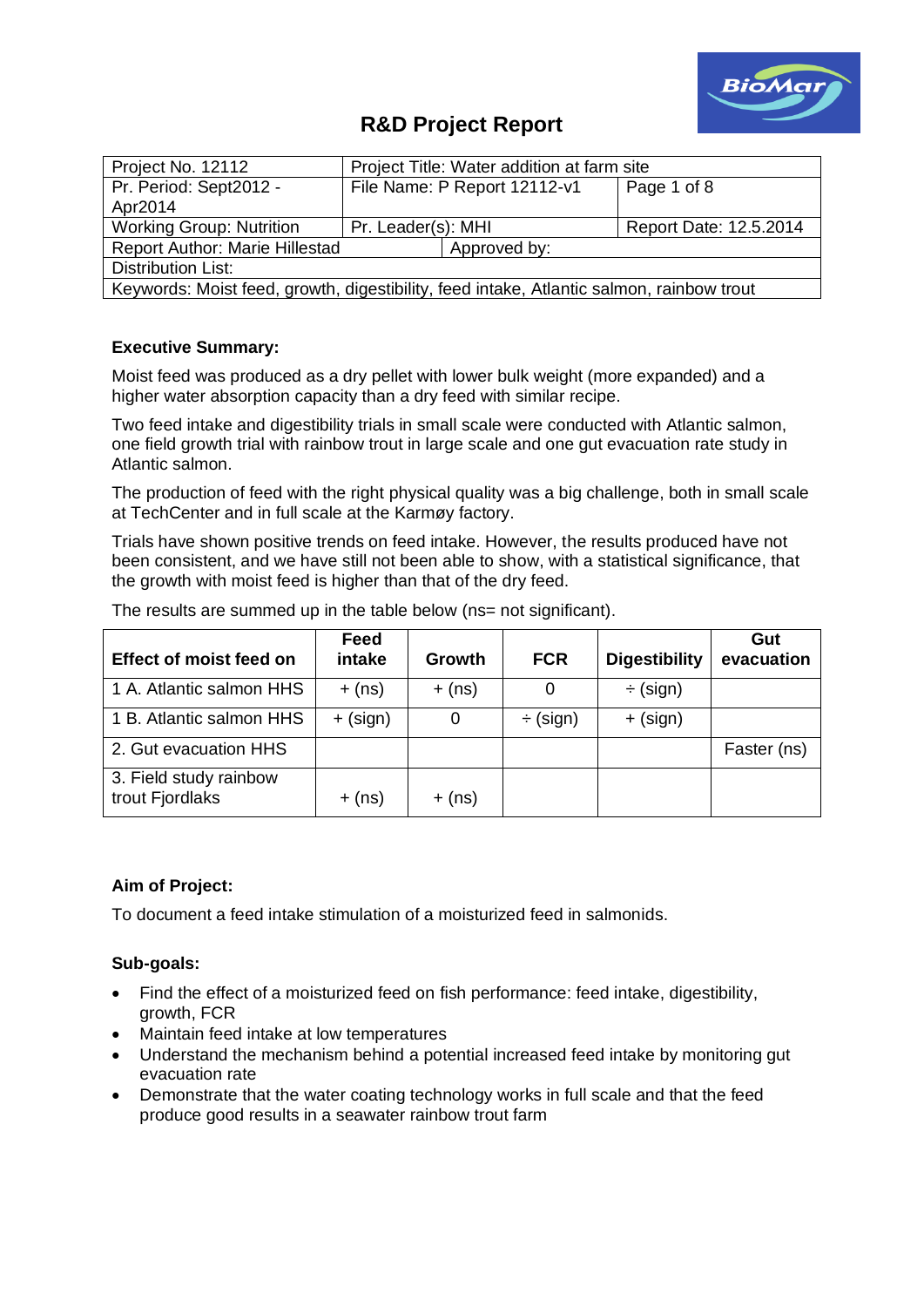# **Background:**

Increased fish performance with moist feed has been reported in several studies (FreFish, SeaFarm Products internal reports in Atlantic cod, 11043 CREATE, 11062 Moisture large scale Gifas). However, in most of these studies the feed formulation of the dry control feed has been different from that of the moist feed, thus, the moisturizing effect has not been isolated. The idea with the moist feed concept is to prepare the pellets to the digestion process by doing the first step which has to take place in the stomach: the soaking, before feeding the fish. The hypothesis is that the moist feed will be ready to enter the pylorus faster, thus, fish will be ready to have the next meal earlier, and the feed intake in total will be higher. In addition, the extra water in the pellet means the fish can reduce the drinking rate which would help osmoregulation for fish in full seawater.

# **Regulatory/ Intellectual Property Issues:**

Our partner in this project, Seafarm Products, has a patent on the technology for adding water to the pellet by use of a deep water loop connected to the feeding devise. The pellets are subjected to high pressure at deep water. Pellets are compressed, air gets out of the pellets, and the decreasing pressure when pellet rises to the sea surface is utilized to fill the pores with water.

#### **Materials and methods:**

3 parts of the project were planned:

- 1. Small scale trial with Atlantic salmon to measure feed intake and digestibility
- 2. A short gut evacuation rate study with Atlantic salmon
- 3. A field study with rainbow trout in full scale to test the concept and technology

# Part 1A: Feed intake and digestibility in 5kgs Atlantic salmon at HHS

A biological trial was conducted with Atlantic salmon, start weight 4.1 kg, at HHS the winter 2012/2013 with Power2000 feeds: dry or moist. Feed was produced at TechCenter. Daily feed intake (feeding in excess) was measured during 2 months, and digestibility was measured in the end (4.2°C). Yttrium (0.05%) was coated together with the water each day for 4 days prior to faeces stripping. The dry feed cages were fed a Ytterbium containing Power2000 (from another project) these 4 days.

, thus the feed intake trial had to be repeated (Part 1B).

#### Part 1B: Feed intake and digestibility in 2kgs Atlantic salmon at HHS

A biological trial was conducted with Atlantic salmon, start weight 1.4 kg, at HHS the winter 2013/2014 with Energy X feeds: dry and moist. Feed was produced at TechCenter . Daily feed intake (feeding in excess) was measured during 2 months (average temperature 5.6°C), and digestibility was measured in the end (5.0°C).

# Part 2. Gut evacuation rate (GER) study

The gut evacuation rate study was performed 19.03.2013 at seawater temperatures of 4.3°C at HHS with Atlantic salmon of ca. 5 kg (same fish groups as above). Fish were fed diets without marker for 1 week followed by a 1 day starvation. The next day fish were fed feed with marker in one meal (time point 0), and this feeding regime (with marker) continued the following days.

• Dry feed: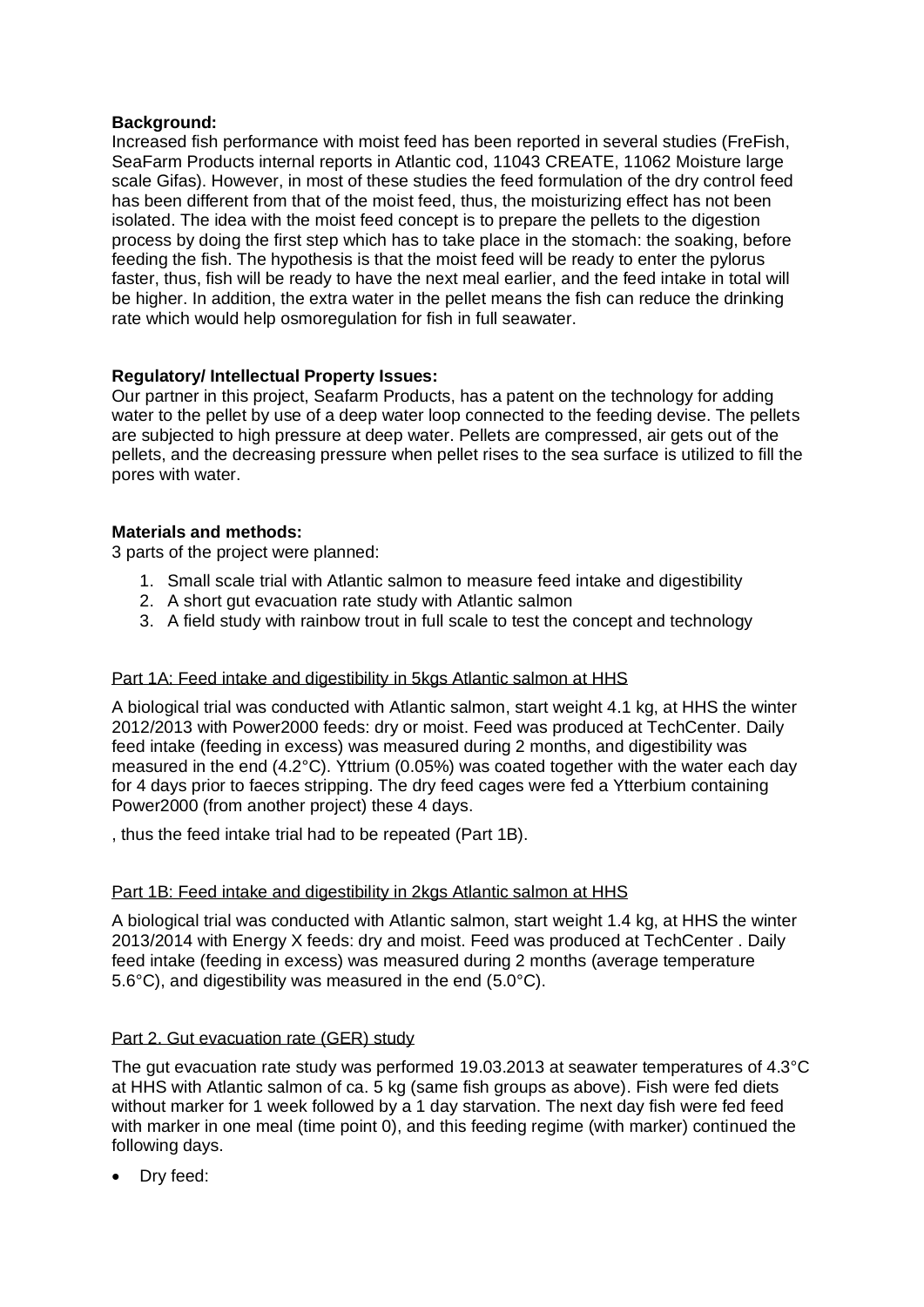- o without marker: Power2000 (the control from the moist feed trial)
- o with marker: Thea's diet containing Ytterbium
- Moist feed:
	- $\circ$  without marker: Power2000+ (basis for the moist diet) coated with water
	- $\circ$  with marker: Power2000 (as above) coated with water and 500 ppm Yttrium

Four fish from each group were sampled at 3, 6, 12, 27, 51 h after feeding. Fish that had not eaten were excluded from the sampling. Faeces content from stomach (ST), pylorus region (PY), mid intestine (MI ) and distal intestine (DI) from 2 fish within each treatment group (duplicates) was collected in beakers. Total number of pooled samples:  $2x4x5x2 = 80$ .

The evacuation pattern of the meal fed at time point 0 was followed by monitoring the marker concentration per dry matter in each compartment.

#### Part 3. Field study with rainbow trout in full scale to test the concept and technology

A field trial was conducted at Fjordlaks (Stranda) with two large scale cages (48x48 m, each containing 200 000 fish), one with a commercial dry feed, the other with moist feed (similar recipe). Start weight 1.7 kg, end weight 4.0 kg (June – December ) (Average temperature June-November =  $13.4^{\circ}$ C). Fish weight increase was monitored by means of frame measurements every second week. Fish groups were not identical, and fish fed moist feed were slightly bigger at start. Feed was produced at The BioMar factory in Karmøy. The first 2 months the feed did not match the specifications for high robustness, low bulk weight and high capacity for water absorption (except for the very first production including wheat flour). Whole wheat was used as binder in both feed types.

The Karmøy factory was through many test productions with stepwise improvements. Primo August the technical quality was satisfactory, the feed absorbed >20% water and could be properly fed through the coating system at the farm.

# **Results:**

# Part 1A: Feed intake and digestibility in 5kgs Atlantic salmon at HHS

The moist feed resulted in average in 23% higher feed intake (all values standardized to a moisture content as in the dry feed) (Figure 1). The difference was not significant (t-test,  $\alpha$ =0.05). The variation within treatment was high, the control of the biomass was low, with end fish numbers in the cages not matching with start numbers and morts+sampled. Thus, results were not conclusive. Average growth was low with a SGR of 0.14 (not far from expected/ growth tables).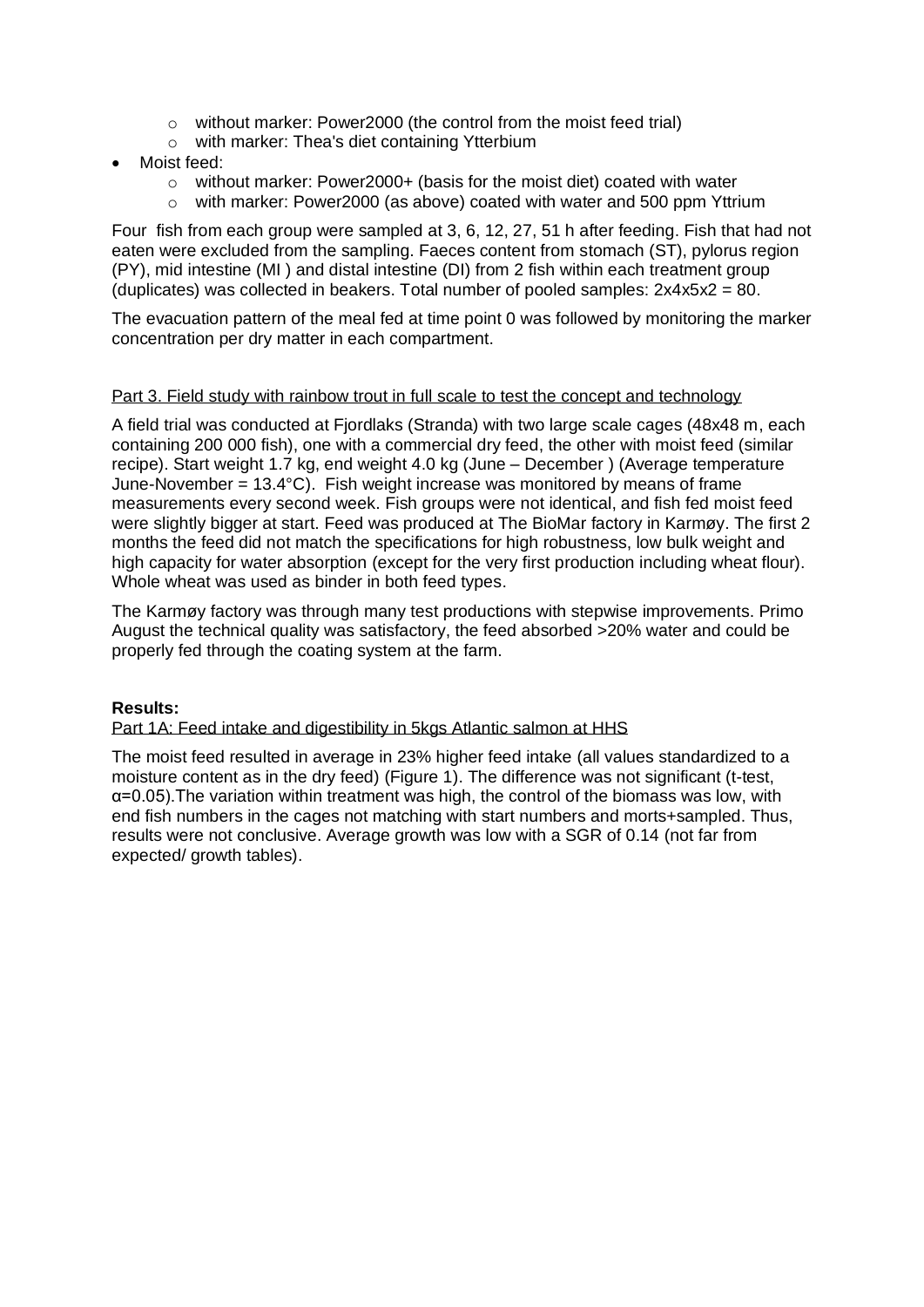

Figure 1. Accumulated feed intake (from start biomass or adjusted from end biomass) and growth (TGC or VF3) in Atlantic salmon fed either dry feed (Power) or moist feed (Power+)..

The digestibility of nutrients in the dry feed was in general higher than that of moist feed (ttest,  $\alpha$  = 0.05), significantly not for fat, though (Figure 2). The results were biased of two main reasons: 1: dry feed and moist feed were not exactly the same recipes since marker was not added in the test feeds from the start (dry feed (with marker) was taken from an earlier test with Power feed with other batches of raw materials). 2: The moist feed fed the 4 days prior to the stripping of faeces did not hold equal amounts of marker (feed coated with water and Yttrium each day).



Figure 2. Digestibility (%) of nutrients in dry and moist feed fed 5 kgs Atlantic salmon at 4.2°C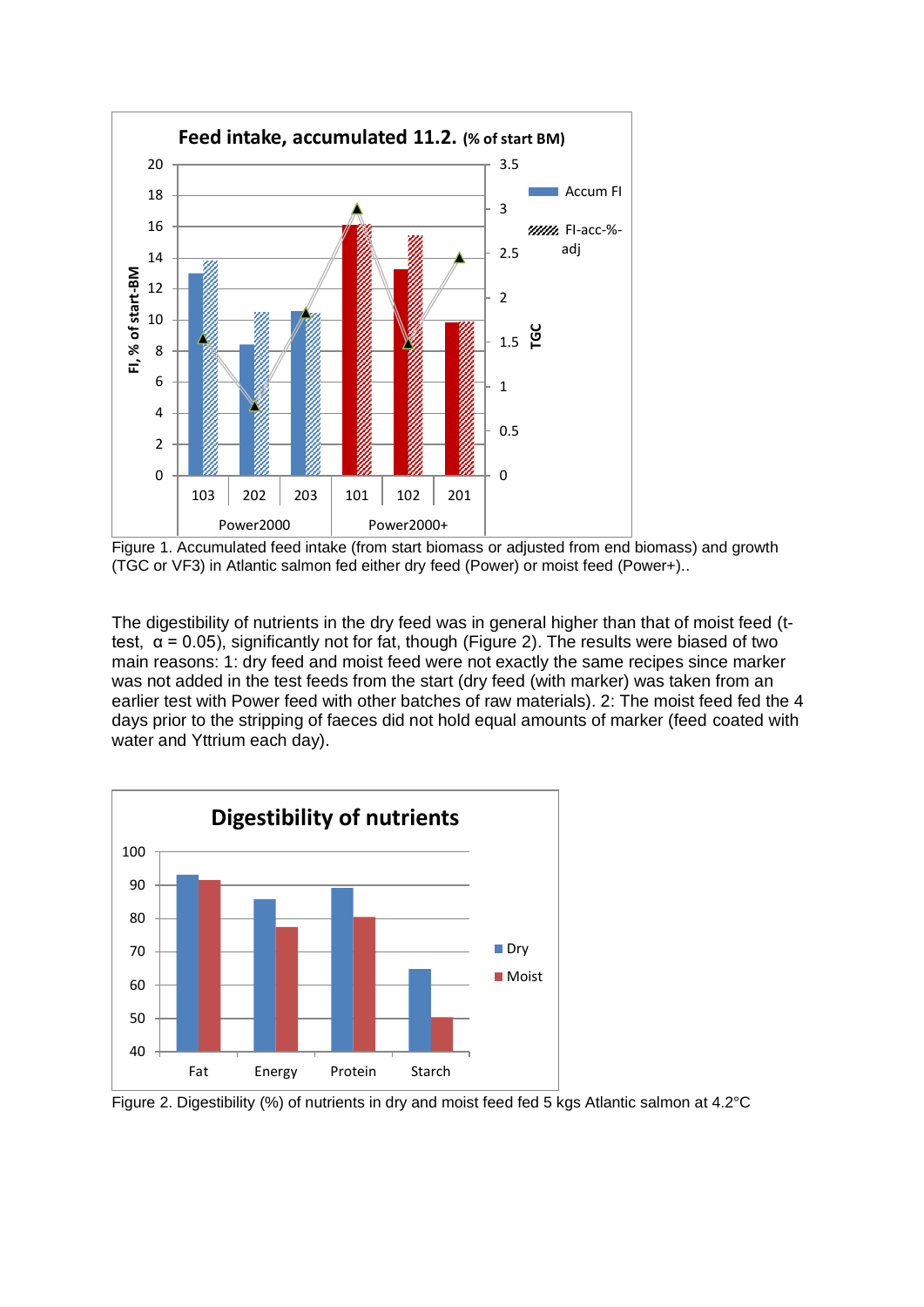#### Part 1B: Feed intake and digestibility in 2kgs Atlantic salmon at HHS

The feed intake was 8% higher, growth was equal, and FCR was 7% poorer with the moist feed compared to the dry feed. The differences in feed intake and FCR were significant (ttest,  $α = 0.05$ ) (Figure 3). The feed intake and growth in general was very high with TGCs above 5 and SGRs of 0.70 (the double of expected from growth table values).



Figure 3. Feed intake (specific feeding rate=SFR), feed conversion ratio (kg eaten/kg growth = FCR) and growth (TGC = VF3) in Atlantic salmon fed either dry feed or moist feed.

The digestibility of all nutrients were significantly higher in moist feed than that of dry feed for all nutrients measured: fat, energy and protein (t-test,  $\alpha$  = 0.05) (Figure 4).



Figure 4. Digestibility (%) of nutrients in dry and moist feed fed 2.1 kgs Atlantic salmon at 5°C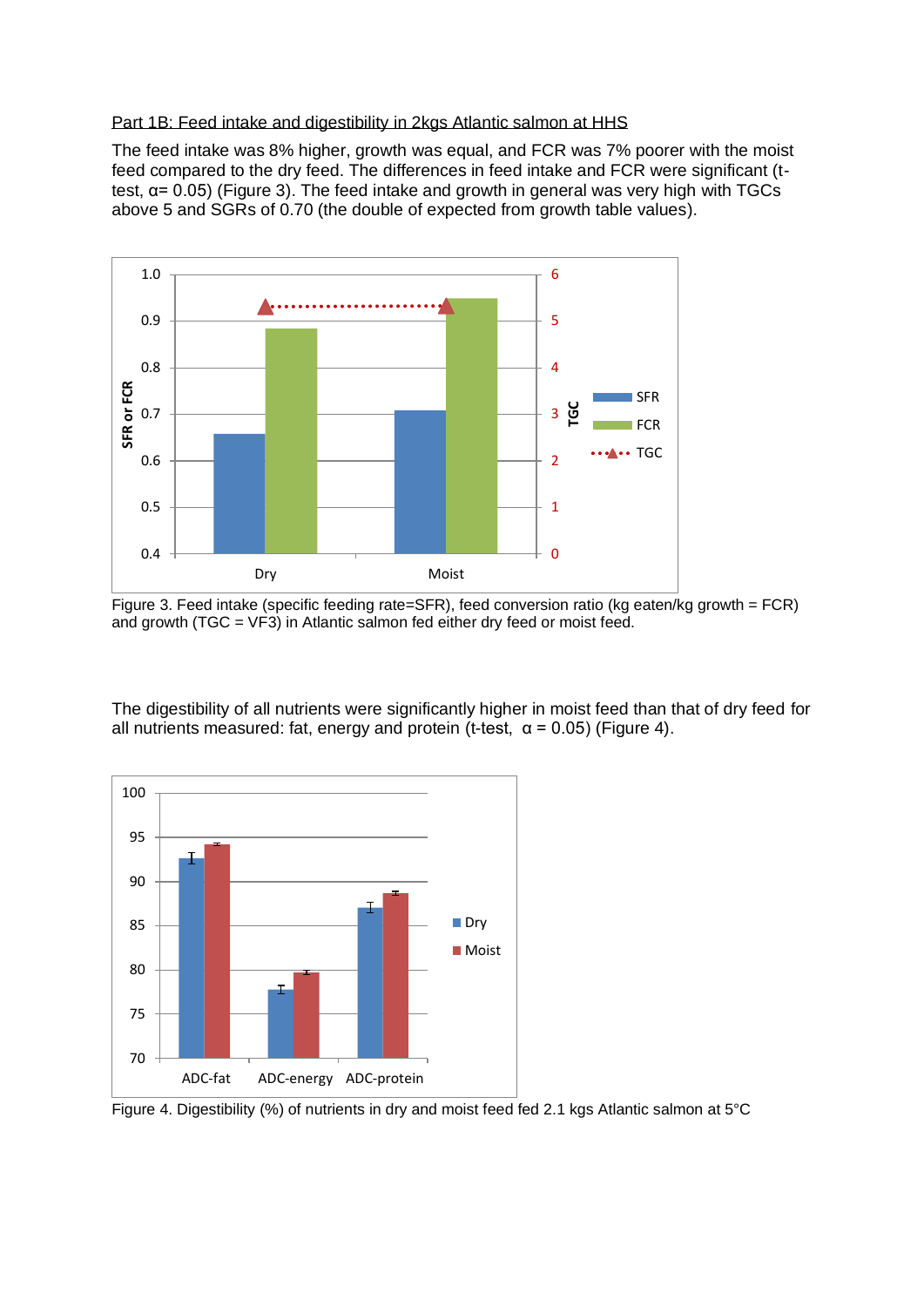#### Part 2. Gut evacuation rate (GER) study

The gut evacuation rate seemed to be higher for the moist feed than the dry feed. Significant differences could not be found due to high individual variation between fish. However, the pattern in pylorus (PY), mid intestine (MI) and distal intestine (DI) all confirm this trend (figure 5).



Figure 5. Gut evacuation rate of moist and dry feed in 5 kgs Atlantic salmon

#### Part 3. Field study with rainbow trout in full scale to test the concept and technology

The unsuitable physical quality led to accumulation of feed particles in the water loop in connection to the coating system, a recirculation of "old porridge" which probably affected the quality of the feed into the cages, and probably resulted in higher feed waste.

The water loops of the coating system at the farm were blocked at temperatures way below 0°C during December. This also resulted in a stop in the feeding of moist feed to the test group.

An increase in the feed intake was seen during the weeks of feeding with moist feed with satisfactory quality (from August throughout November), and the total growth of the fish fed moist feed was in total 0.4 kg higher than that of the dry feed fed fish (figure 6). No statistics could be run.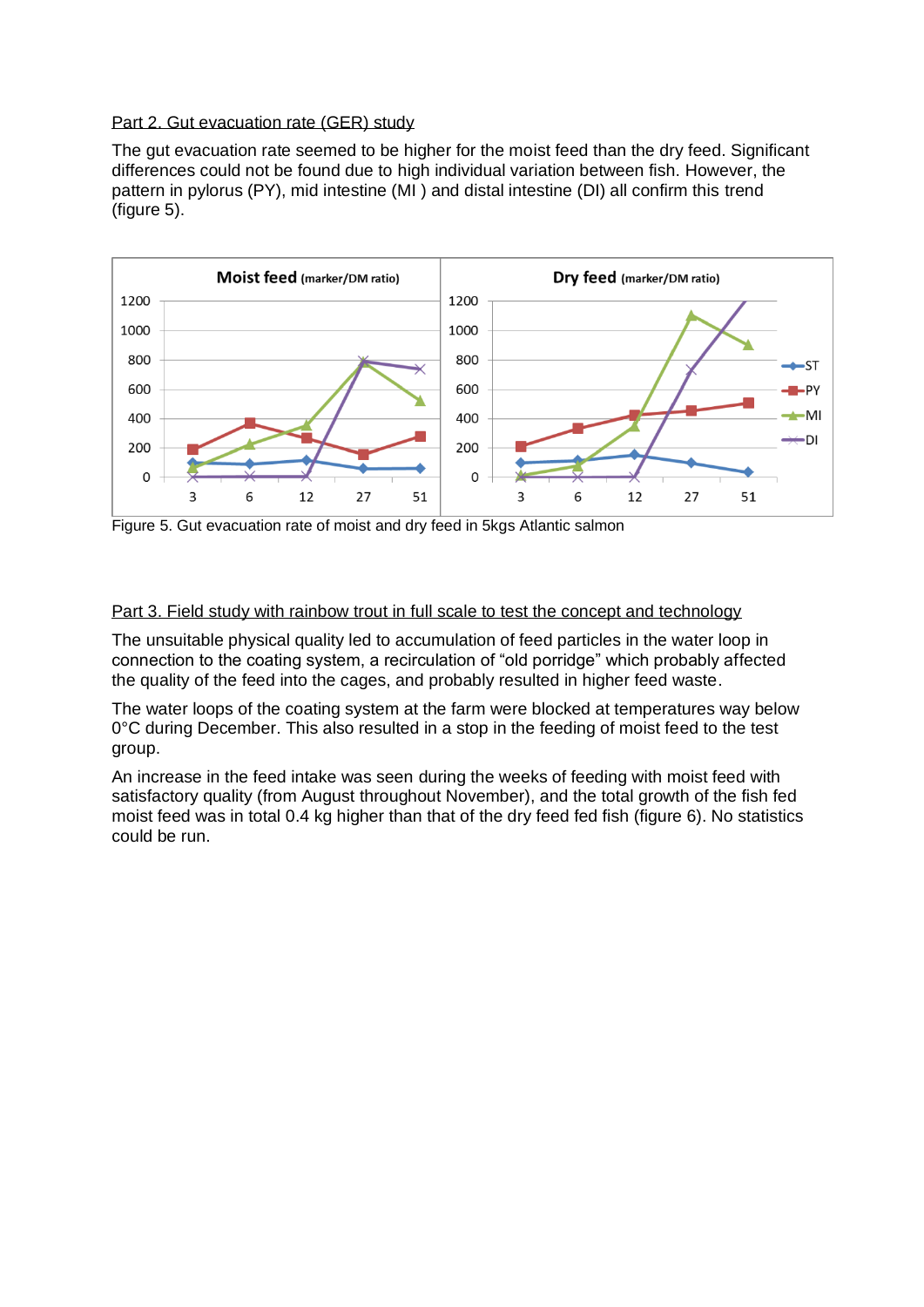

Figure 6. Growth of rainbow trout fed moist feed (Våtfor) or dry feed (Tørrfor) in large scale at Fjordlaks

# **Discussion:**

The results from HHS in the 1B study were very consistent when it comes to increased feed intake, equal growth and increased digestibility. However, increased feed intake and higher digestibility together means we expect a higher growth, which was not the case here. Therefore, we think that the feed waste, thus the feed intake estimation, was not correct. Probably, with similar growth between the dry and moist feed together with a higher digestibility, the FCR was lower with the moist feed. This is, anyhow, surprising results, as far as we expected a higher feed intake and higher growth, but similar digestibility and FCR.

With the results described above, we have not been able to prove (with significant differences) a higher feed intake and growth with the moist feed. Two digestibility studies have given contradictory results. However, the second digestibility study (1B), with higher digestibilities of nutrients in moist feed were the most reliable since the marker was properly distributed in the feed at feed production in this case. We have also found been indications of positive feed intake effects of the moist feed in the field study with rainbow trout and in Atlantic salmon in the first trial at HHS (1A). The gut evacuation rate study indicated that moist feed may have a more rapid passage through the gut, which, in turn, may open for a higher feed intake.